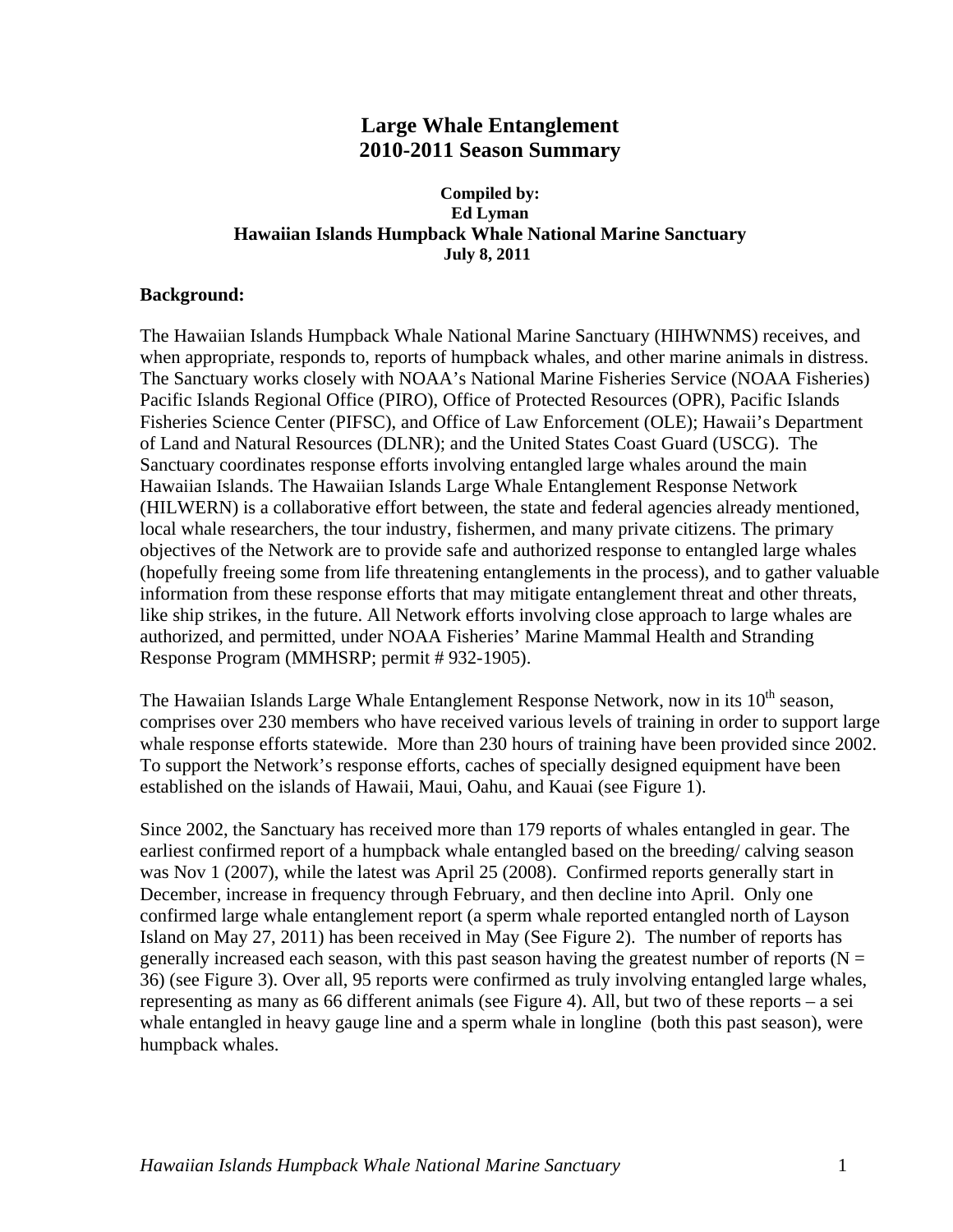The Network does not or cannot respond to every report of an entangled whale. Past responses and thorough vetting of initial entanglement reports has shown that approximately half (48%) of reports here in Hawaii have been misreported or cannot be confirmed (Lyman et al, 2007). Continued outreach and efforts into reporting have decreased the number of misreported and unconfirmed reports over the last several seasons. However, this last season the number of unconfirmed reports spiked to  $68\%$  (N=24). Examples of misreports include: white-flippered humpback whales interpreted as carrying gear; animals in the proximity of gear, but not entangled; reflections off the wet backs of animals interpreted as buoys; calves being interpreted as gear; and surface behaviors, like breaching, being interpreted as animals trying to throw an entanglement. Figure 3 shows the total number of reports received each season broken down by confirmed and unconfirmed reports.

### Figure 1: Location of confirmed humpback whale entanglement reports from Hawaii between 2002 and 2011, and network preparedness.



 freeing entangled large whales of all or significant amounts of gear. Many reports come in too Since 2002, the Network has a mounted over 110 on-water or in air responses. In those cases when an on-water response should and could be mounted, the network has a 40% success rate late in the day, represent animals too far offshore, or in conditions that are not conducive (e.g. rough sea state) for mounting rescue efforts. However, the biggest contributor to an unsuccessful response is simply not re-locating the animal. If there is no standby vessel, then an entangled whale ends up being a rather large needle in an even larger haystack.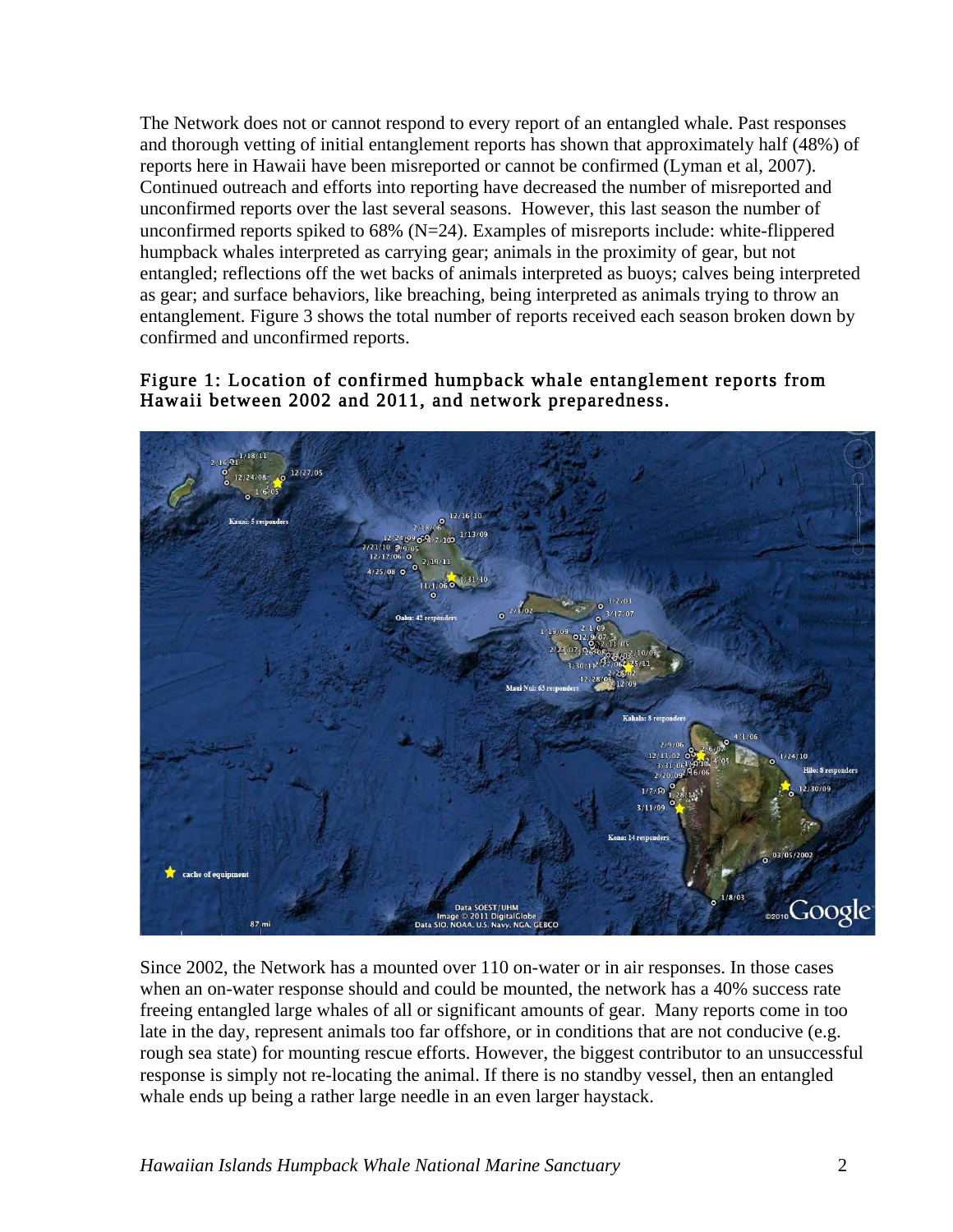

**Figure 2: Entanglement reports throughout the season (2002 – 2011).** 

Time of the season

\* Excludes a report of an entangled sperm whale off Layson Island on May 27, 2011.



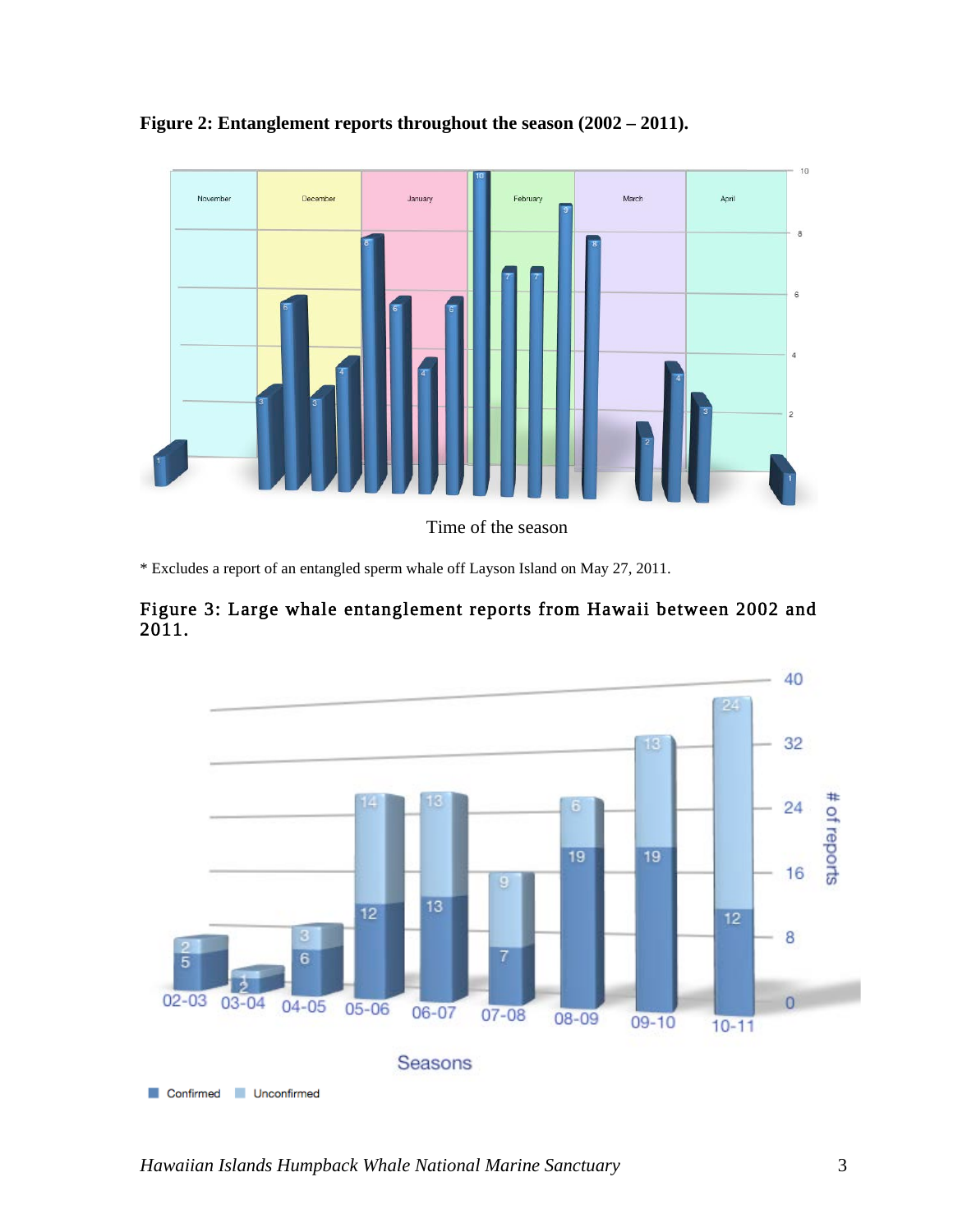Figure 4: Number of confirmed animals reported entangled from Hawaii between 2002 and 2011.



Figure 5: Number of responses to entangled whales in Hawaii between 2002 and 2011.



*Hawaiian Islands Humpback Whale National Marine Sanctuary* 4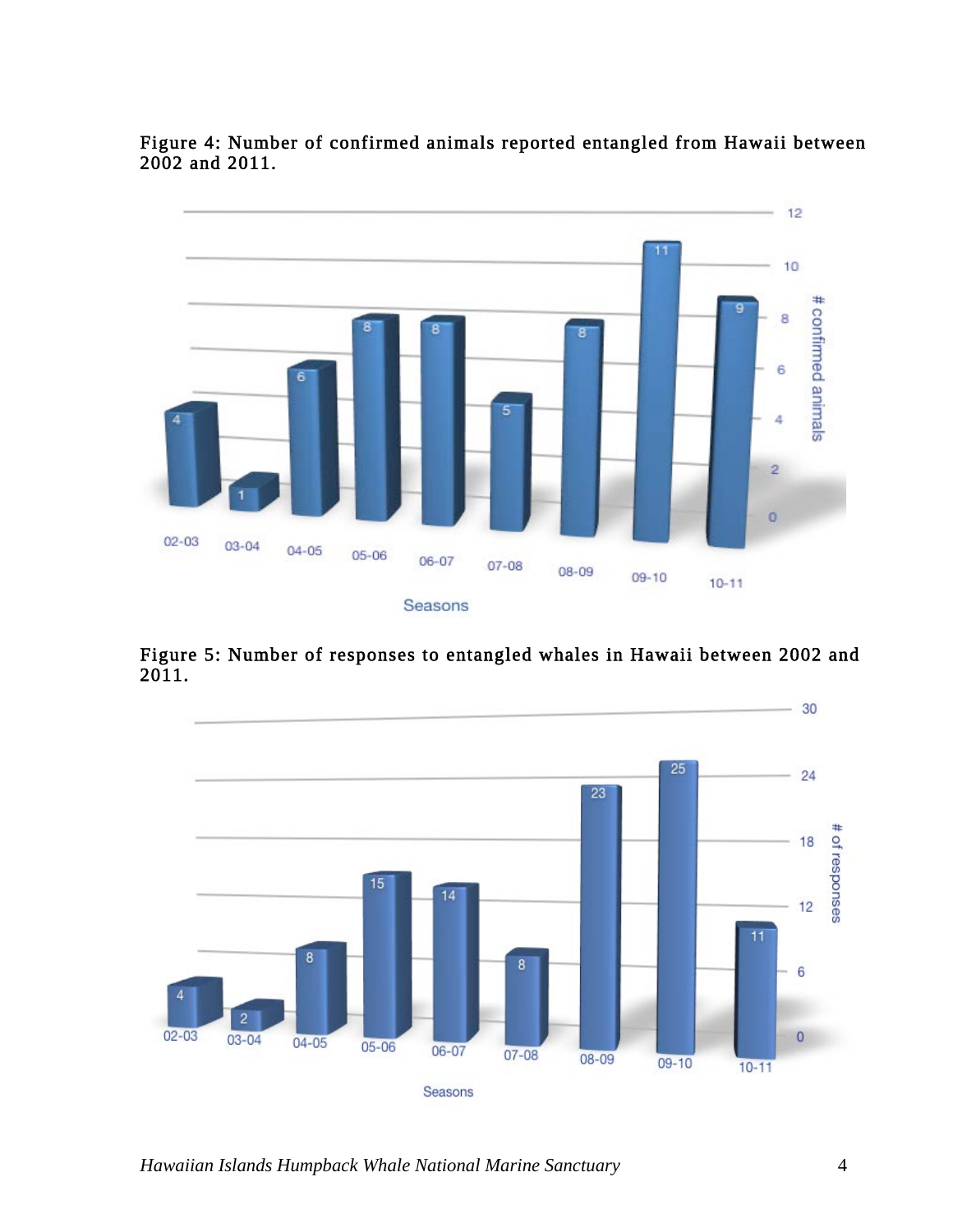years the number of entanglements involving local pot gear has increased. To date, at least 7 Since 2003, the Network has removed over 6,700 feet of entangling gear<sup>1</sup> from 16 whales (15) humpbacks and 1 sei whale) off the Hawaiian Islands. Animals have been confirmed entangled in local fishing gear (traps and monofilament), mooring gear, marine debris, and actively fished gear set as far away as Alaska. To date, 9 humpbacks reported entangled in Hawaii have been confirmed to have gear from Alaska. Seven (7) of the reports of Alaska gear were commercial trap gear. The greatest known straight-line distance (accounting for obstacles) a whale carried gear is over 2,450 nm (between Wrangell, Alaska and the island of Maui). Over the last several animals have been reported entangled in trap gear set around the main Hawaiian Islands.

### Figure 6: Percentage of gear types removed from or documented on entangled humpback whales off Hawaii between 2003 and 2011.



Since 2001 the largest percentage of animals confirmed entangled have been juveniles  $(N=26)$ . Many of these reports were received early in the season. Reports of juveniles are based on size, and thus may represent a degree of error (e.g. a small adult male may be reported as a juvenile). Adults were the next most frequent age class at 33% (N=21). Only 2 calves have been confirmed entangled in Hawaii since 2001 (see Figure 7).

# Figure 7: Age class<sup>2</sup> of humpback whales reported entangled in Hawaii between 2001 and 2011.

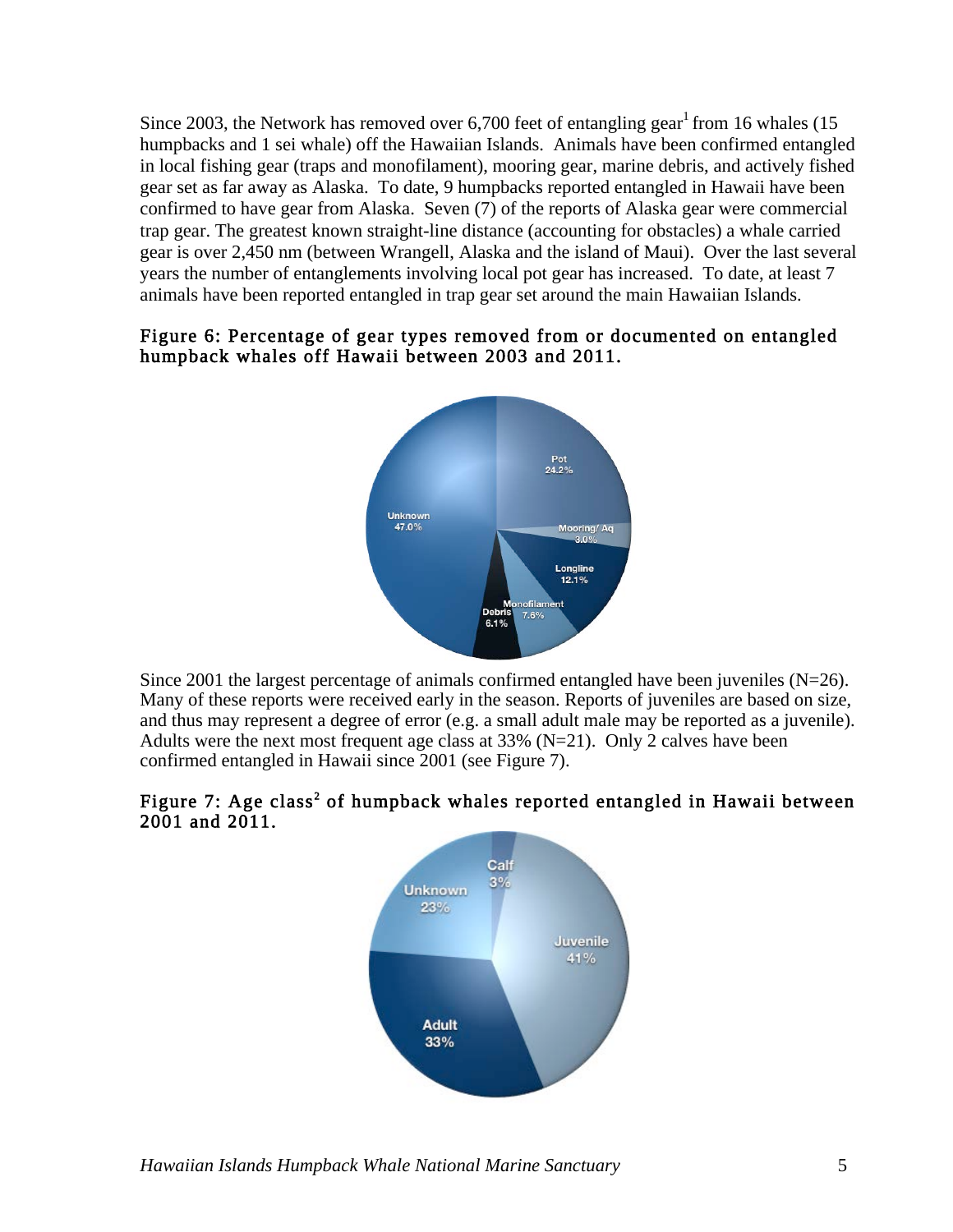## **2009-2010 season:**

The 2010-2011 humpback whale season (November 1, 2010 – May 27, 2011) had the greatest number of large whale entanglement reports of any season since 2002. Thirty-six (36) reports were received; however, only 12 reports were confirmed and these amounted to 9 different animals. The larger difference between confirmed and unconfirmed reports (12 v. 24) was likely associated with greater non-targeted (public) outreach request for re-locating an entangled animal and the higher number of unresolved reports/ cases at the time. This can be seen from the spike of unconfirmed reports in late January and early February in Figure 9, and by the large number of unconfirmed reports from the general public as seen in Figure 10.

### Figure 8: Location of initial confirmed large whale entanglement reports from Hawaii during the 2010- 2011 season (sperm whale off Layson excluded).



The network mounted 8 on-water responses, which resulted in 1 animal – a sei whale, likely being freed of its entanglement. One animal freed itself of what was very likely marine debris, and another had the trailing buoy removed by a Good Samaritan. Without the trailing buoy, the standby vessel was unable to maintain a visual on the animal and the initiated response effort was aborted. One animal was not a candidate for disentanglement, only having a small amount of moderate gauge monofilament on it. Late in the season a sperm whale was partially freed by fishermen tending their longline. Four animals were never re-located. This represented a success rate this season of 20% for those animals that were candidates for disentanglement (i.e. a life threatening entanglement), and in which a response could be mounted (i.e. weather, timeof-day, how far offshore). Reports were more evenly distributed among the main Hawaiian Islands this season. There were 3 reports off Maui, 2 off Oahu, 2 off Kauai, 1 from the island of Hawaii, and 1 report off the Northwestern Hawaiian Islands (see Figure 8).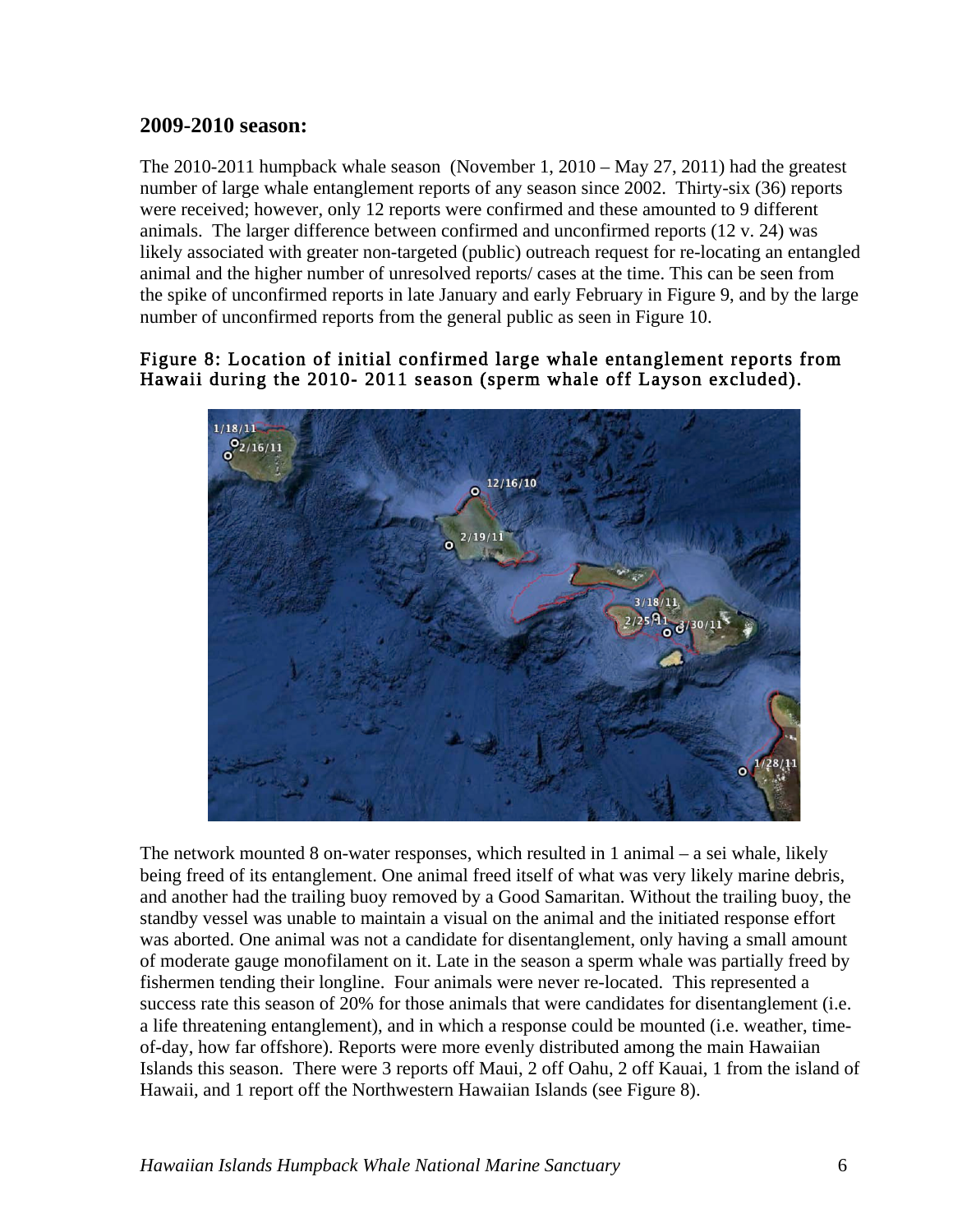

**Figure 9: Number of entanglement reports by month for the 2010-2011 season** 

**Figure 10: Number of entanglement reports by reporting source** 



Of the gear removed or documented on the animals this season, 2 was longline, 1 monofilament (hook and line), 1 local crab pot (trap) gear, 1 was crab pot gear from Alaska, 1 was marine debris, and 3 were not identified (see Figure 11). This season 4 of the reports involved juveniles, 4 were adults, and 1 was unknown.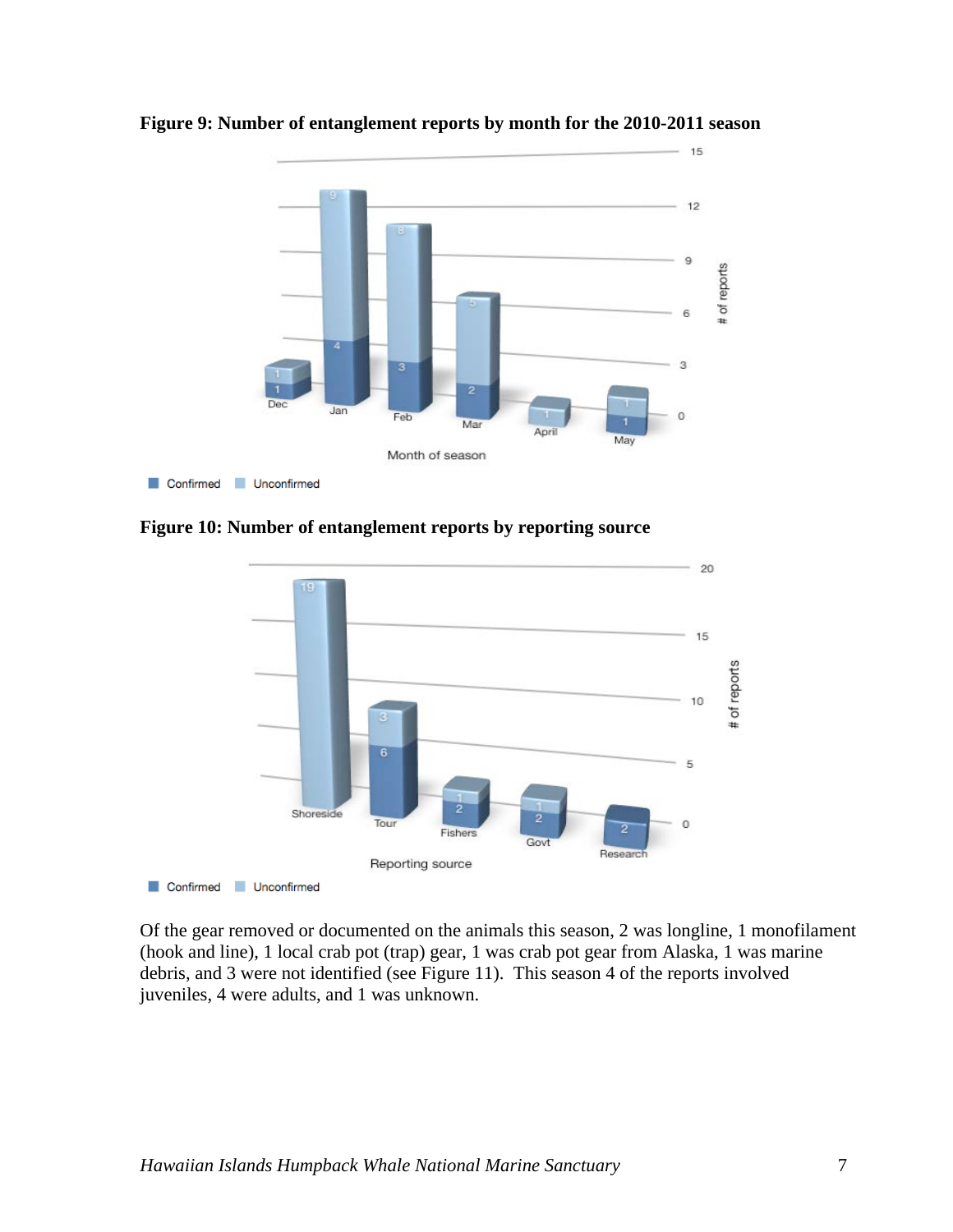

**Figure 11: Percentage of gear types found entangling whales during the 2010-2011 season.** 

**Figure 12: Amount of outreach and training targeted towards entanglement threat and response (2002 – 2011) in Hawaii.** 



The season was unique in several ways:

1. Over the last several years the number of unconfirmed reports had been decreasing. This had been attributed to an increase in outreach (See Figure 12). However, as already mentioned, this year was different as the number of unconfirmed reports spiked, likely a result of an unresolved and greater publicized case off Kauai. While not a large number, Kauai did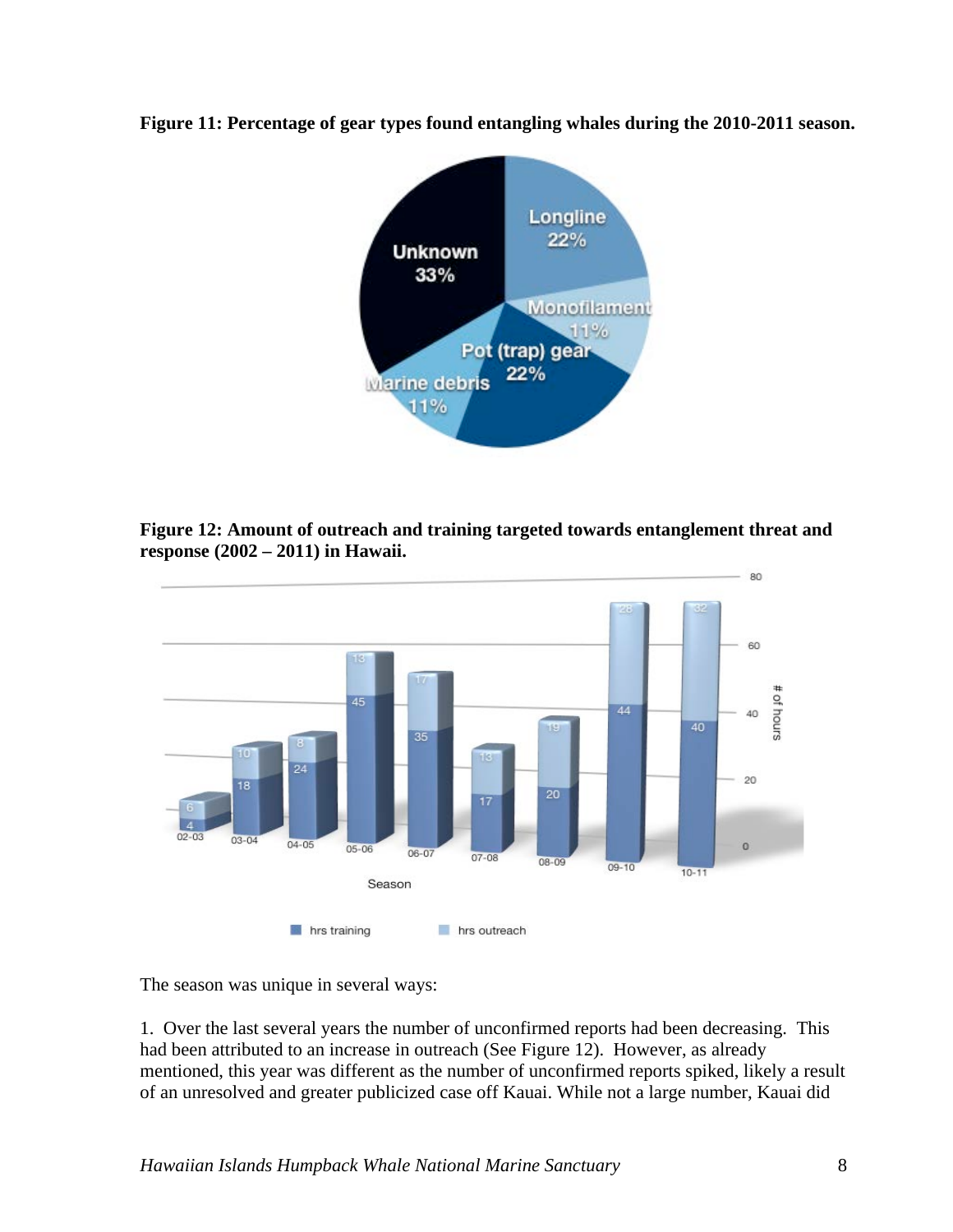have 2 confirmed reports, which is more than has been received in the past. This also likely contributed to the increase in unconfirmed reports, which were also received from Oahu and even Maui.

2. Many of the confirmed reports that were received lacked standby support. This, along with other factors like, time of day and remoteness, contributed to fewer response efforts. Additionally, one response effort had to be aborted when a well-intentioned mariner cut the trailing buoy from a line entangling a whale off Oahu that later resulted in the animal being lost by the standby vessel. There was standby support for all 3 of Maui's confirmed reports and in all 3 cases a response was mounted. One animal was not a candidate for disentanglement, 1 animal freed itself and another – a sei whale, may have been freed of gear.

3. Only one animal may have been actively freed of gear through network efforts and this was a sei whale, which is unique in itself. This was the first sei whale reported entangled in Hawaii and may be the first confirmed entanglement in the North Pacific.

4. The sei whale entanglement was particularly difficult in that the gear was extremely heavy gauge line with a heavy fouling of gooseneck barnacles. While accessible (i.e. at the animal's tail), the gear overwhelmed the cutting blades that were part of the disentanglement arsenal.

5. The tagged sei whale represents the longest time an entangled whale has been monitored by telemetry for disentanglement purposes in the North Pacific. It is also one of the few times a sei whale has been tagged (though albeit it indirectly). It is believed that the animal was tracked for at least 14 days before the tag, and likely entangling gear, became detached. The tag package continued to operate and be monitored for 109 days, over 1407.1 nm, and 2516 GPS fixes before the battery failed.

Finally, much credit goes to the on-water community of tour boat operators, fishermen, biologists, and others that report, assess, help document, and many times stand by the animals until additional help can arrive. Ed Lyman and David Mattila of NOAA's Hawaiian Islands Humpback Whale National Marine Sanctuary, and David Schofield of NOAA Fisheries Pacific Islands Regional Office coordinate the large whale entanglement response effort. However, it is the efforts of the on-water community that makes the difference on whether an entangled whale is ultimately saved, and information gained to reduce the entanglement threat to these magnificent animals in the future.

### **Summary of 2010-2011 season disentanglement reports and efforts:**

• Thirty-six (36) reports of entangled whales were received this season (24 unconfirmed and 12 confirmed).

• As many as 7 humpback whales, a sei whale, and a sperm whale were confirmed entangled in gear.

• Four of the entangled animals were initially sighted within Sanctuary waters.

Maui, 1 off Big Island, and 1 off NWHI). • Reports were fairly evenly distributed throughout the islands (2 of Kauai, 2 off Oahu, 3 off

• Four reports involved juveniles, 4 were adults, and 1 unknown.

• There were 11 responses mounted, representing 8 on-water and 3 aerial response efforts.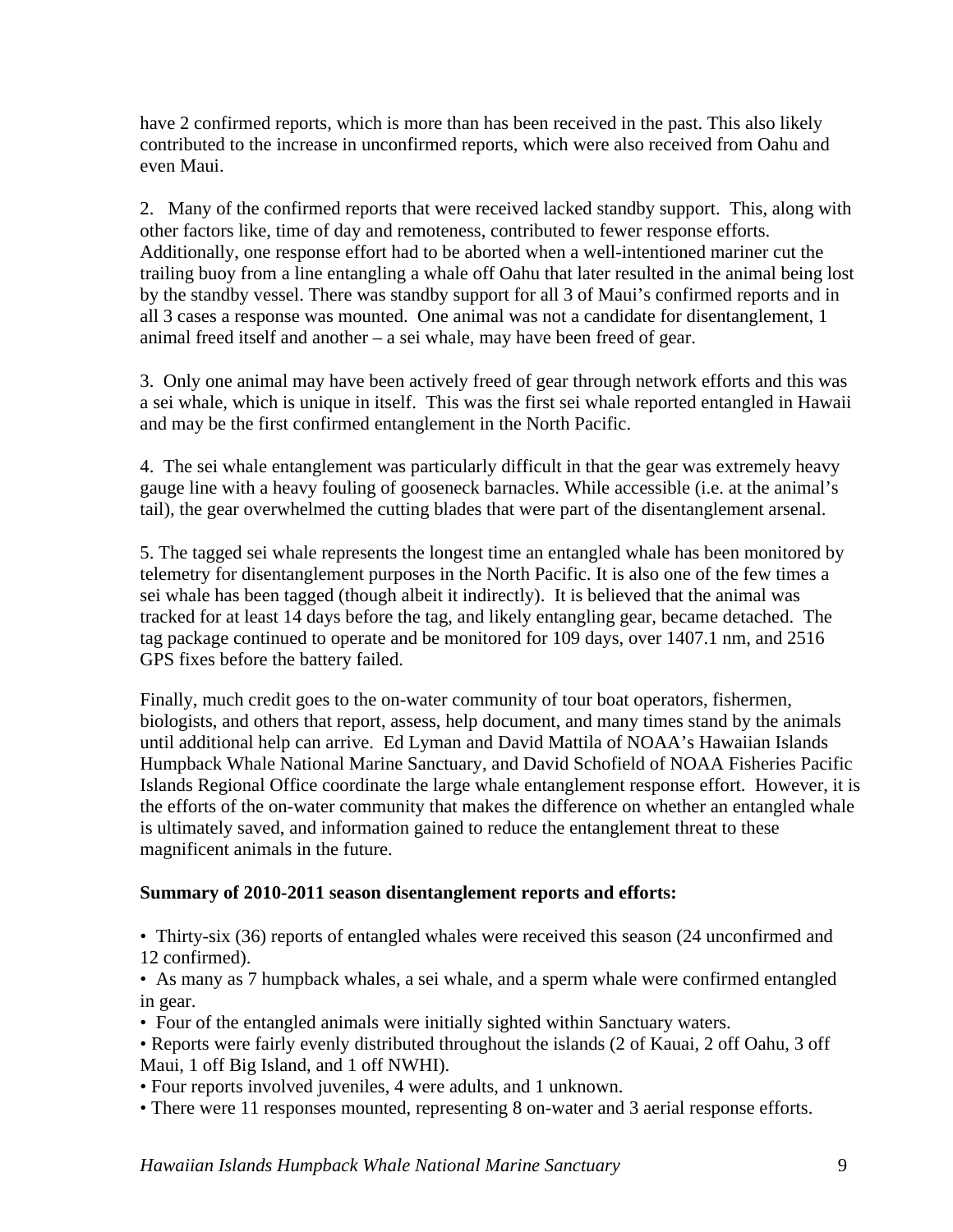• The United States Coast Guard mounted at least 7 responses towards entangled whales. On one occasions Coast Guard transported crew and provided standby support towards rescue efforts.

• DLNR were involved in 2 response efforts.

• Six (6) trained network members got hands-on experience in large whale entanglement response (e.g. disentanglement or tagging efforts).

• Research organizations, Hawaii Whale Research Foundation, Marine Mammal Research Program (HIMB), Hawaii Marine Mammal Consortium, Hawaii Association for Marine Education and Research (HAMER), and Liquid Robotics, assisted on response efforts.

 • Tour industry platforms from Pacific Whale Foundation, Blue Hawaiian Helicopters, Jack Harter's Helicopters, Capt. Andy's Tours, Star of Honolulu, Blue Dolphin Tours, Napili Explorer, Prince Kuhio, Pro Divers, and Pacific Passion assisted and were instrumental in providing sightings and monitoring of animals.

• Three fishing vessels reported and/or supported efforts.

• Support was also provided by Hawaii's Division of Aquatic Resources (Kona office), the Department of Conservation and Recreation (DOCARE) and Ocean Safety, Kahoolawe Island Reserve Commission (KIRC), the US Navy (PMRF), Ni'ihau Helicopters, and NOAA's Pacific Islands Fisheries Science Center and Office of Law Enforcement.

• NOAA's Office Law Enforcement was instrumental in investigating the identity of a set of gear recovered from a humpback whale off of Oahu.

 Ocean and Earth Sciences (Niklai Maxamenko and Jan Hafner), University of Hawaii – • Many people and organizations played a key role in tracking an entangled sei whale and subsequently assisted in the attempted recovery of the detached transmitter package. They were: Marine Wildlife Associates (Robert Bowman), NOAA Fisheries Observer Program (Joe Arceneaux), NOAA Fisheries PIRO (David Schofield), NOAA Office of Law Enforcement (Greg Wong), United States Coast Guard (Eric Roberts), Hawaiian Islands Humpback Whale National Marine Sanctuary (Jean Souza), International Pacific Research Center, School of Oceanography Dept., NOAA research vessels, and many fishermen.

# **Case report of disentanglement efforts:**

### **3/18/2011 Response to juvenile sei whale entangled in heavy gauge line off Lahaina, Maui:**

On March 18, 2011 a juvenile sei whale was reported entangled by Hawaii Whale Research Foundation late in the day (14:25). The animal was entangled in heavy gauge, likely 1" diameter, yellow, polypropylene line, with one, possibly two, wraps around the tailstock before trailing 30 feet behind to a large bundle of line. The entangling line had a heavy growth of gooseneck barnacles making it appear even larger. There were multiple line scars around the body both forward and behind the level of pectoral flippers. The animal was in poor condition/ emaciated, and in short, the entanglement was life threatening.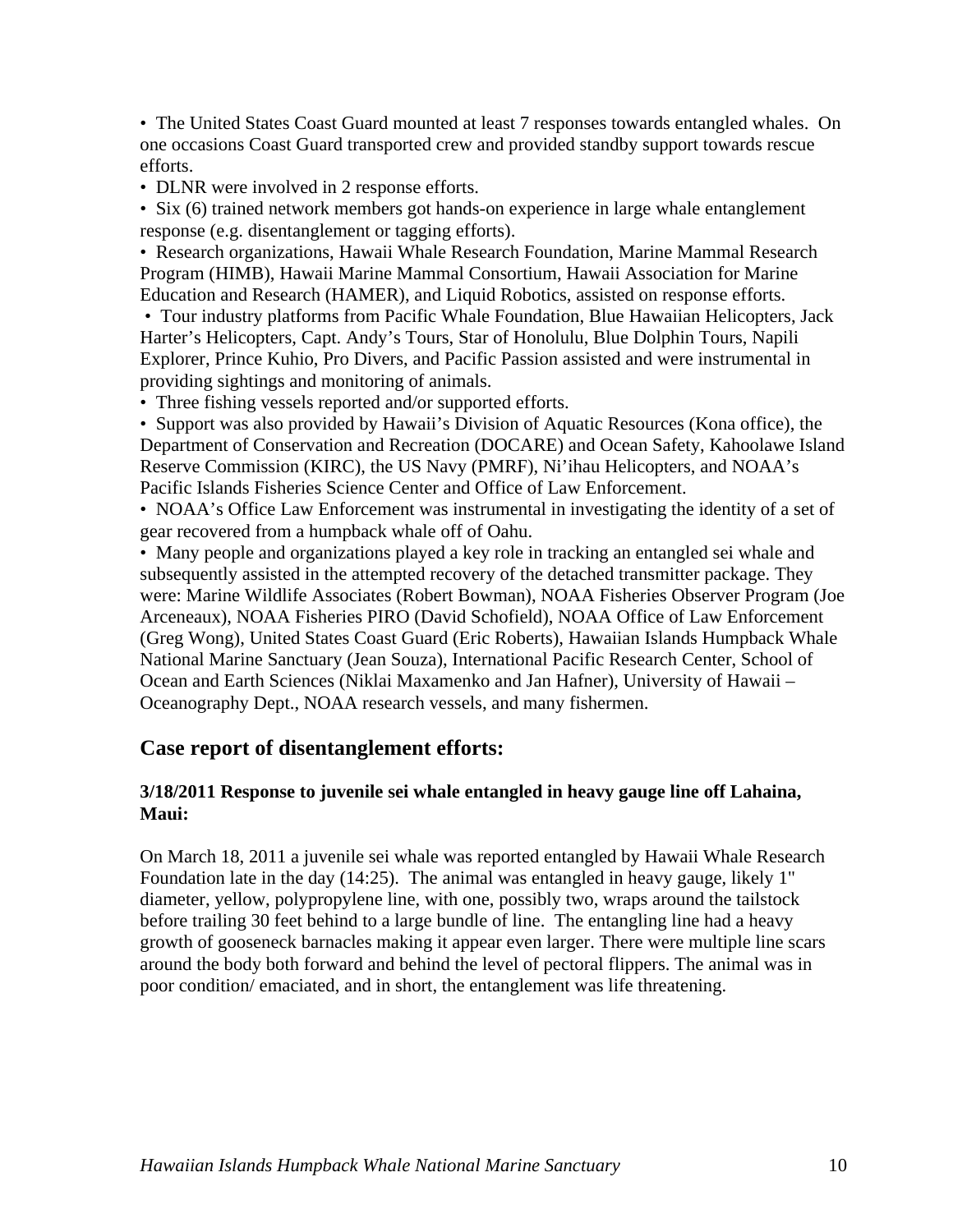

Photo courtesy of Hawaii Whale Research Foundation

The Hawaiian Islands Humpback Whale National Marine Sanctuary (HIHWNMS), NOAA Fisheries, and Hawaii Whale Research Foundation (HWRF) mounted a response, with trained personnel from Kaho'olawe Island Reserve Commission (KIRC), Pacific Whale Foundation (PWF), and ProDivers. Several cuts may have been made within the limited time available and under less than optimal condition, but the animal remained entangled at end of the day. In order to track the animal to mount a follow-up effort when conditions and resources allowed, the animal was tagged with a tethered telemetry buoy. Unfortunately, the animal headed offshore, north of the islands, where a follow-up effort was not prudent. However, 14 days into the tracking it is believed that the telemetry buoy, and possibly the entangling gear it was attached to, became detached from the animal – possibly a result of the cuts that had been made 2 weeks earlier. If so, the animal is free of its entanglement. At the time of this report, the telemetry buoy had not been recovered and confirmation of the animal's status was still uncertain. The buoy was tracked for more than 109 days and had traveled over 1400 nm. NOAA's Fisheries Observer Program, Office of Law Enforcement, research vessels, and Marine Debris Program, along with the US Coast Guard, the University of Hawaii's research vessels, and local fishermen have all assisted in or were part of the effort towards the recovery of the tracking buoy.



Flying knife attached to loop of gear around tail (HIHWNMS)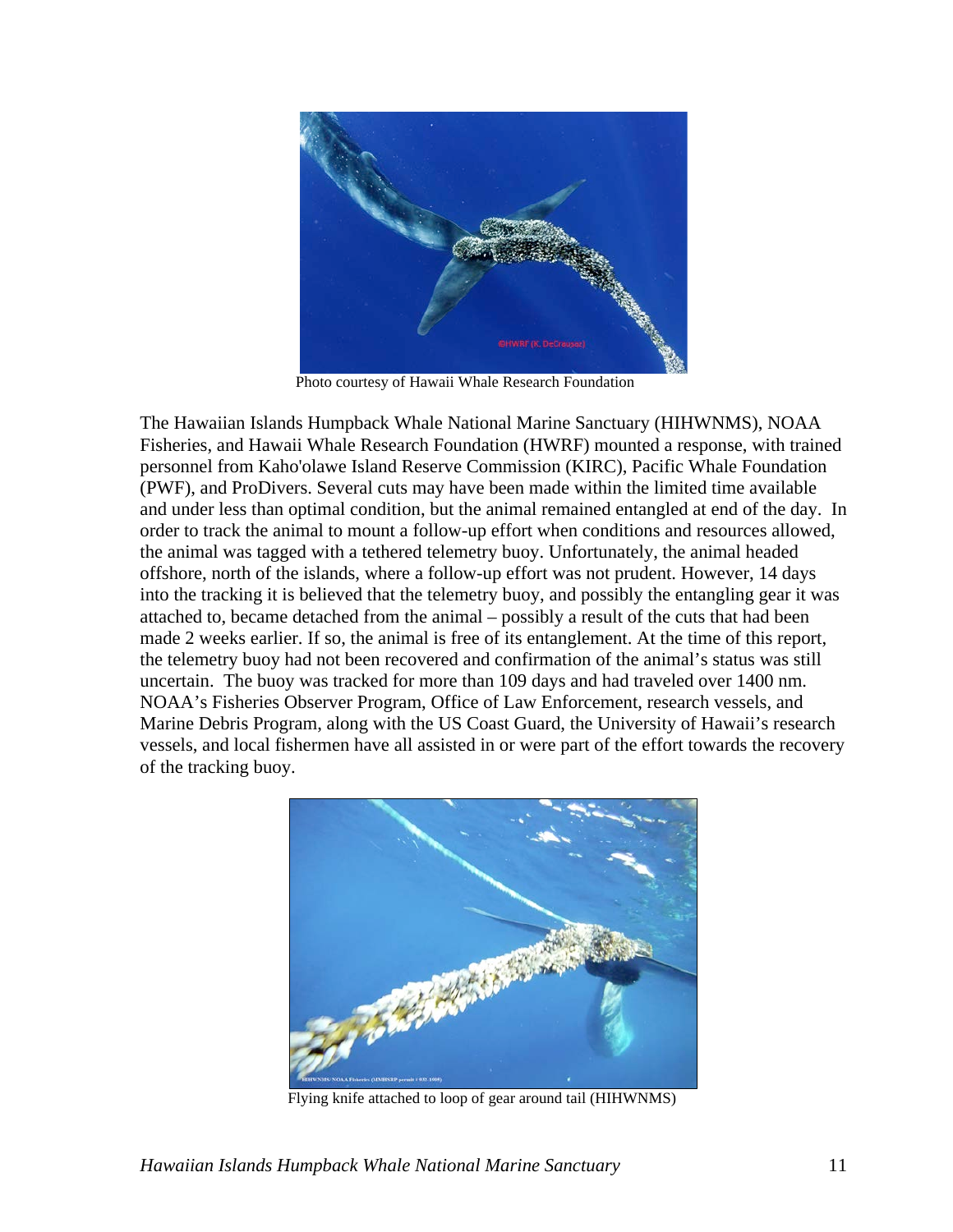

Track of tagged sei whale and detached telemetry buoy.